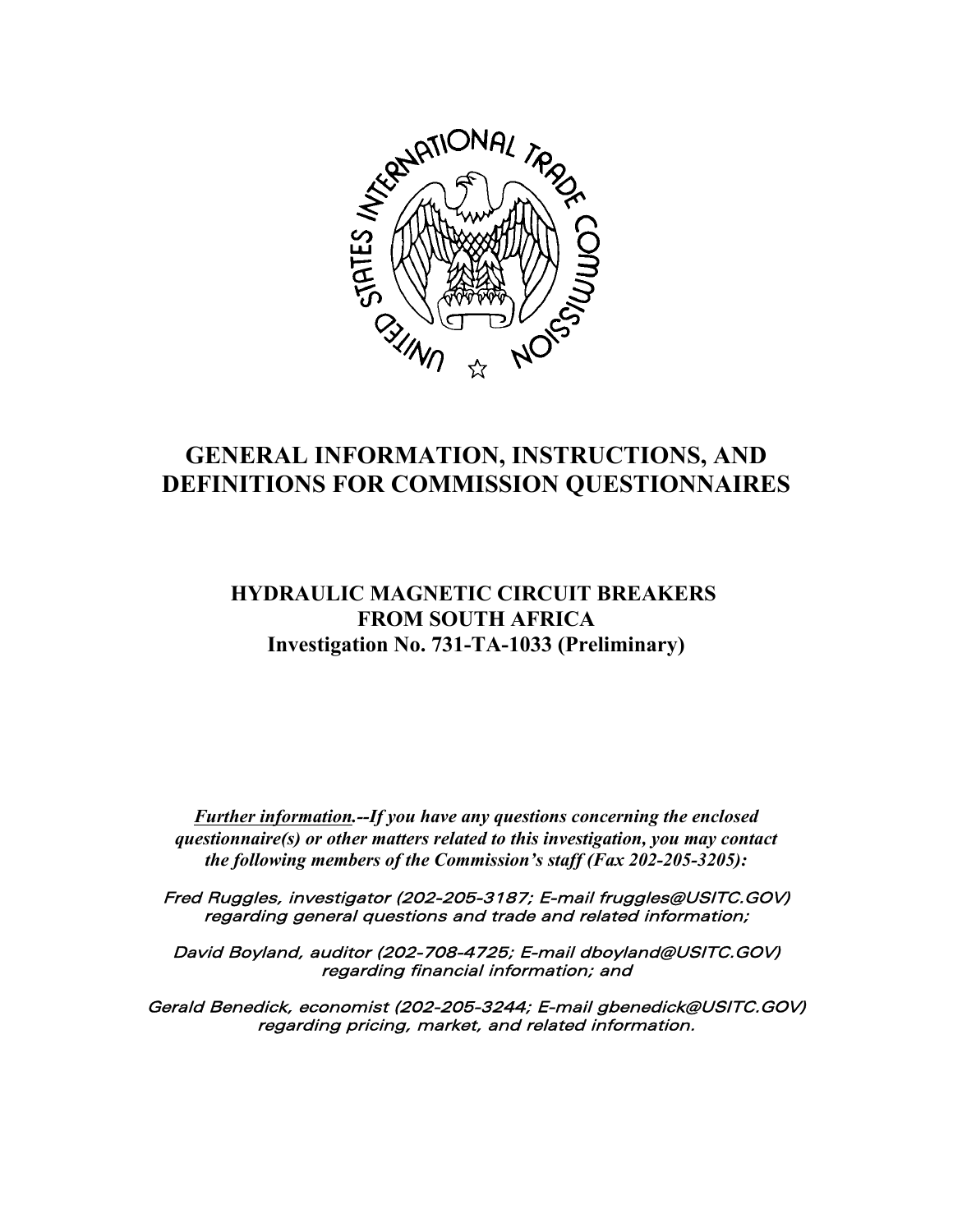### **GENERAL INFORMATION**

**Background**.--This investigation was instituted in response to a petition filed on April 14, 2003 by Airpax Corp., Cambridge, MD. Antidumping duties may be assessed on the subject imports as a result of this investigation if the Commission makes an affirmative determination of injury, threat, or material retardation, and if the U.S. Department of Commerce makes an affirmative determination of dumping.

Additional questionnaires will be supplied promptly upon request, or photocopies of the enclosed questionnaire(s) may be used. Address all correspondence to the United States International Trade Commission, Washington, DC 20436. Hearing-impaired individuals can obtain information regarding this investigation via the Commission's TDD terminal (202-205-1810).

*Due date of questionnaire(s)*.--Return the completed questionnaire(s) to the United States International Trade Commission by no later than April 29, 2003. Although the enclosed postpaid envelope may be used to return the completed questionnaire, use of an overnight mail service may be necessary to ensure that your response actually reaches the Commission by April 29, 2003. If you do not use the enclosed envelope, please make sure the completed questionnaire is sent to the attention of Fred Ruggles. **Return only one copy of the completed questionnaire(s), but please keep a copy for your records so that you can refer to it if the Commission staff contacts you with any questions during the course of the investigation.**

*Service of questionnaire response(s)*.--In the event that your firm is a party to this investigation, you are required to serve a copy of the questionnaire(s), once completed, on parties to the proceeding that are subject to administrative protective order (see 19 CFR § 207.7). A list of such parties is maintained by the Commission's Secretary and may be obtained by calling 202- 205-1803. A certificate of service must accompany the copy of the completed questionnaire(s) you submit (see 19 CFR § 207.7).

*Confidentiality*.--The commercial and financial data furnished in response to the enclosed questionnaire(s) that reveal the individual operations of your firm will be treated as confidential by the Commission to the extent that such data are not otherwise available to the public and will not be disclosed except as may be required by law (see 19 U.S.C. § 1677f). Such confidential information will not be published in a manner that will reveal the individual operations of your firm; however, nonnumerical characterizations of numerical business proprietary information (such as discussion of trends) will be treated as confidential business information only at the request of the submitter for good cause shown.

*Verification***.--The information submitted in the enclosed questionnaire(s) is subject to audit and verification by the Commission. To facilitate possible verification of data, please keep all your workpapers and supporting documents used in the preparation of the questionnaire response(s).**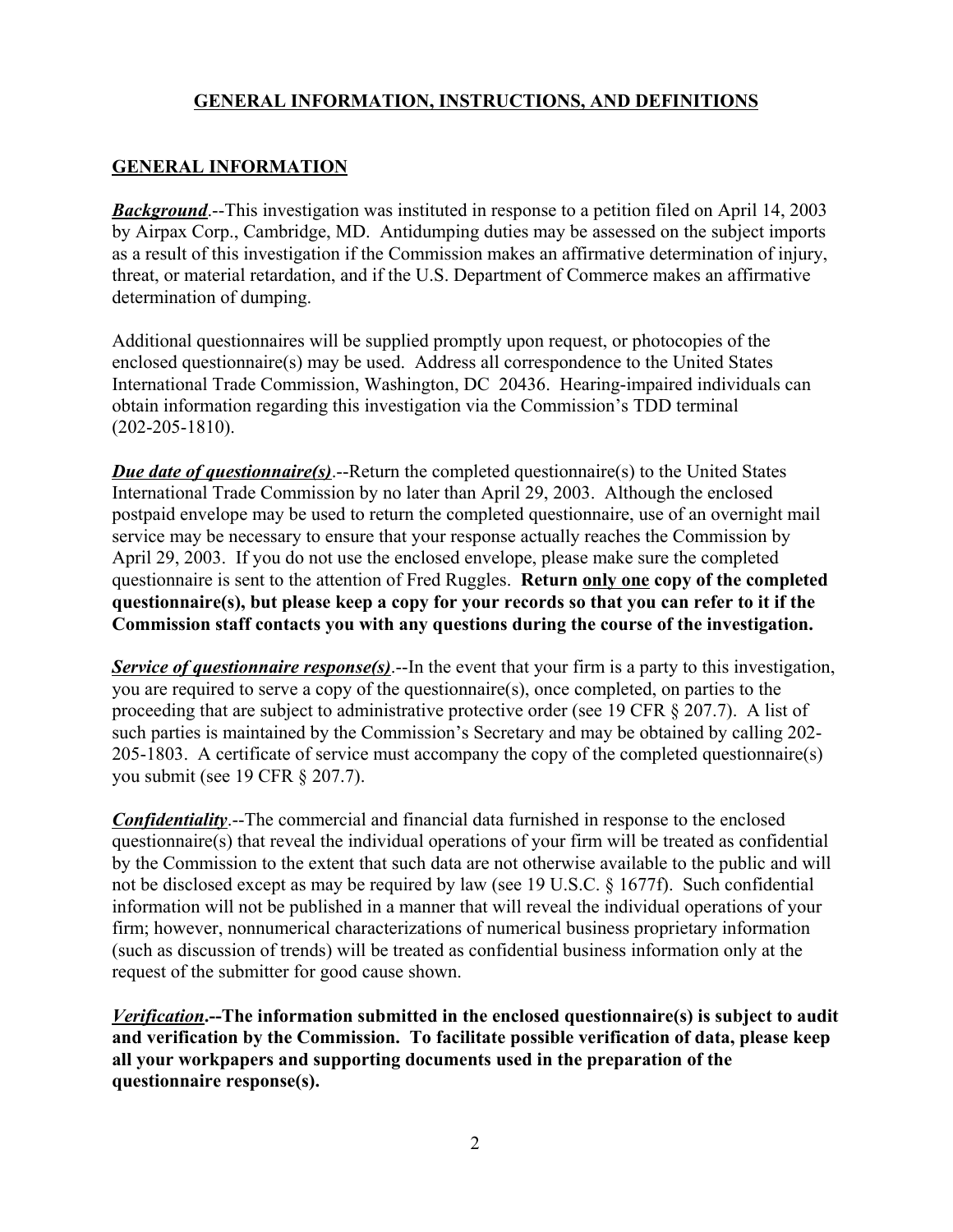#### **GENERAL INFORMATION--***Continued*

*Release of information*.--The information provided by your firm in response to the questionnaire(s), as well as any other business proprietary information submitted by your firm to the Commission in connection with the investigation, may become subject to, and released under, the administrative protective order provisions of the Tariff Act of 1930 (19 U.S.C. § 1677f) and section 207.7 of the Commission's Rules of Practice and Procedure (19 CFR § 207.7). This means that certain lawyers and other authorized individuals may temporarily be given access to the information for use in connection with this investigation or other importinjury investigations conducted by the Commission on the same or similar merchandise; those individuals would be subject to severe penalties if the information were divulged to unauthorized individuals. In addition, if your firm is a U.S. producer, the information you provide on your production and imports of hydraulic magnetic circuit breakers and your responses to the questions in Part I of the producer questionnaire will be provided to the U.S. Department of Commerce, upon its request, for use in connection with (and only in connection with) its requirement pursuant to section 732(c)(4) of the Act (19 U.S.C.  $\S$  1673a(c)(4)) to make a determination concerning the extent of industry support for the petition requesting this investigation. Any information provided to Commerce will be transmitted under the confidentiality and release guidelines set forth above. Your response to these questions constitutes your consent that such information be provided to Commerce under the conditions described above.

#### **INSTRUCTIONS**

*Answer all questions*.--Do not leave any question or section blank unless a questionnaire expressly directs you to skip over certain questions or sections. If the answer to any question is "none," write "none." **If information is not readily available from your records in exactly the form requested, furnish carefully prepared estimates--designated as such by the letter "E"--and explain the basis of your estimates**. Answers to questions and any necessary comments or explanations should be supplied in the space provided or on separate sheets attached to the appropriate page of the questionnaire(s). If your firm is completing more than one questionnaire in connection with this investigation (i.e., a producer, importer, and/or purchaser questionnaire), you need not respond to duplicated questions in the questionnaires.

*Consolidate all U.S. establishments*.--Report the requested data for your establishment(s) located in the United States. **Firms operating more than one establishment should combine the data for all establishments into a single report.**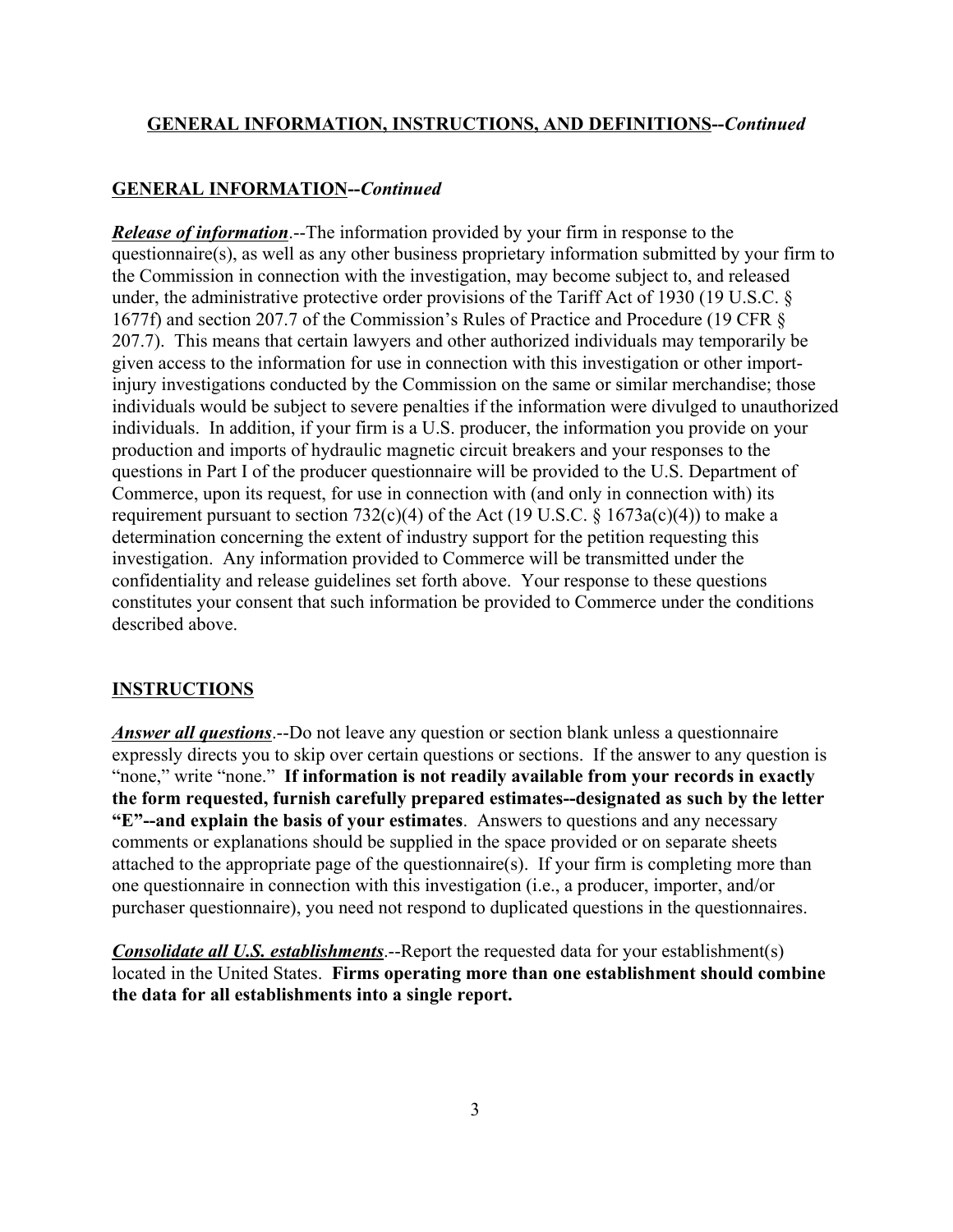### **DEFINITIONS**

*Hydraulic magnetic circuit breakers*.–All hydraulic magnetic (sometimes referred to as magnetic hydraulic) circuit breakers, as covered by statistical reporting numbers 8535.21.00, 8535.29.00, and 8536.20.00 of the Harmonized Tariff Schedule of the United States (HTS).

*Firm*.--An individual proprietorship, partnership, joint venture, association, corporation (including any subsidiary corporation), business trust, cooperative, trustee in bankruptcy, or receiver under decree of any court.

*Related firm.*--A firm that your firm solely or jointly owned, managed, or otherwise controlled; a firm that solely or jointly owned, managed, or otherwise controlled your firm; and/or a firm that was solely or jointly owned, managed, or otherwise controlled by a firm that also solely or jointly owned, managed, or otherwise controlled your firm.

*Establishment*.--Each facility of a firm in the United States involved in the production, importation, and/or purchase of hydraulic magnetic circuit breakers (as defined above), including auxiliary facilities operated in conjunction with (whether or not physically separate from) such facilities.

*United States*.--For purposes of this investigation, the 50 States, Puerto Rico, the U.S. Virgin Islands, and the District of Columbia.

*Importer*.--Any person or firm engaged, either directly or through a parent company or subsidiary, in importing hydraulic magnetic circuit breakers (as defined above) into the United States from a foreign manufacturer or through its selling agent.

*Imports*.--Those products identified for Customs purposes as imports for consumption for which your firm was the importer of record (i.e., was responsible for paying any import duty) or consignee (i.e., to which the merchandise was first delivered).

**Import quantities**.--Quantities reported should be net of returns.

*Import values*.--Values reported should be landed, duty-paid values at the U.S. port of entry, including ocean freight and insurance costs, brokerage charges, and import duties (i.e., all charges except inland freight in the United States).

*Purchaser*.--Any person or firm engaged, either directly or through a parent company or subsidiary, in purchasing hydraulic magnetic circuit breakers (as defined above) from another firm that produces, imports, or otherwise distributes hydraulic magnetic circuit breakers.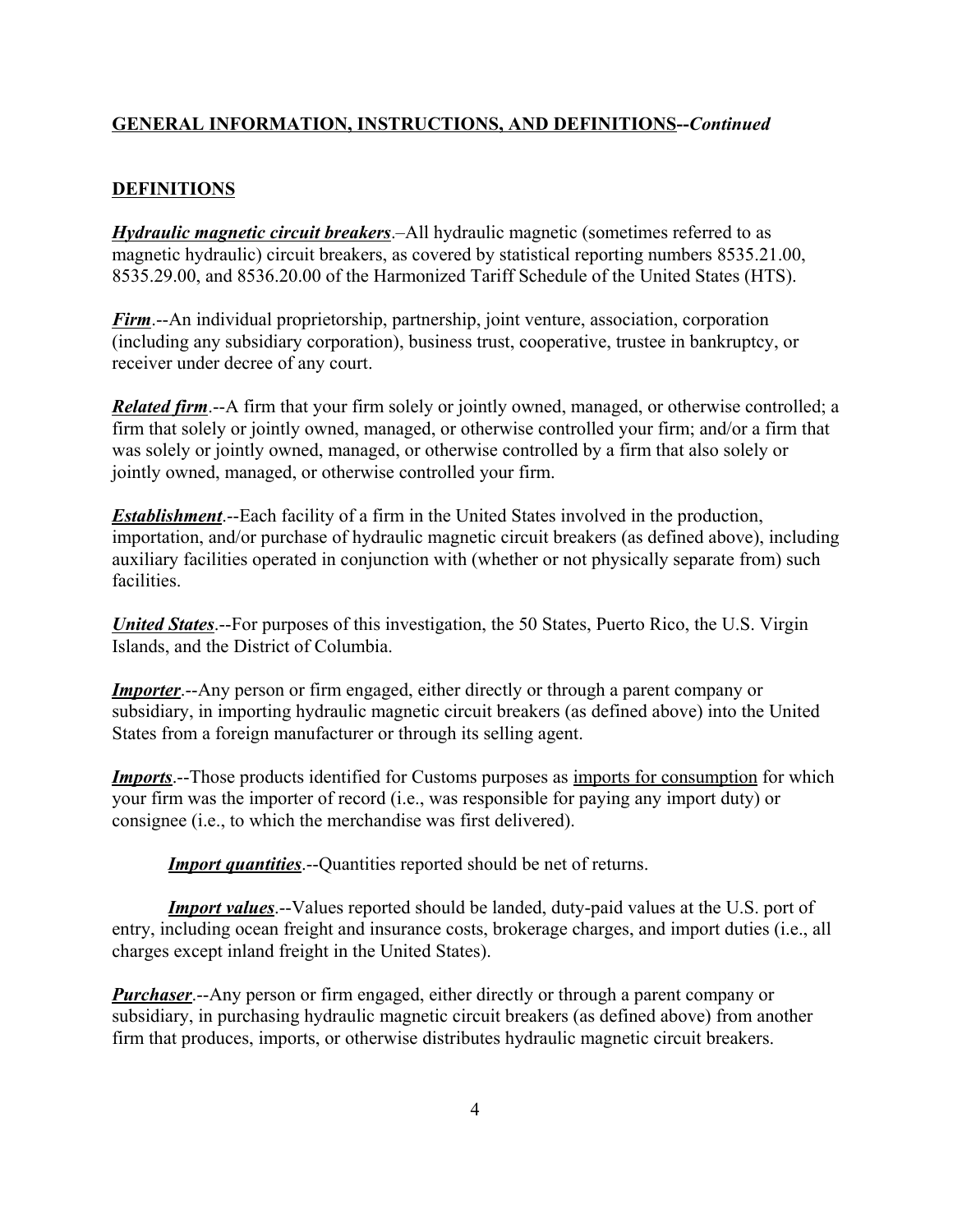#### **DEFINITIONS--***Continued*

*Purchases*.--Purchases from all sources, NOT including direct imports from foreign producers (which should be reported in an importer questionnaire).

*Purchase quantities*. -- Quantities reported should be net of returns.

*Purchase values*.--Values reported should be net values (i.e., gross purchase values less all discounts, allowances, rebates, and the value of returned goods), delivered to your U.S. receiving point.

*Shipments*.--Shipments of products produced in or imported by your U.S. establishment(s). Include shipments to the contracting firm of hydraulic magnetic circuit breakers produced by your firm under a toll agreement.

*Shipment quantities*.--Quantities reported should be net of returns.

*Shipment values*.--Values reported should be net values (*i.e.*, gross sales values less all discounts, allowances, rebates, prepaid freight, and the value of returned goods), f.o.b. your U.S. point of shipment. The value of domestic shipments to the contracting firm under a toll agreement is the conversion fee (including profit).

#### *Types of shipments*:

*U.S. shipments*.--Commercial shipments, internal consumption, and transfers to related firms within the United States.

*Commercial shipments*.--Shipments, other than internal consumption and transfers to related firms, within the United States.

*Internal consumption*.--Hydraulic magnetic circuit breakers consumed internally by your firm.

*Transfers to related firms*.--Shipments made to related domestic firms.

*Export shipments*.--Shipments to destinations outside the United States, including shipments to related firms.

*Inventories*.--Finished goods inventory, not raw materials or work-in-progress.